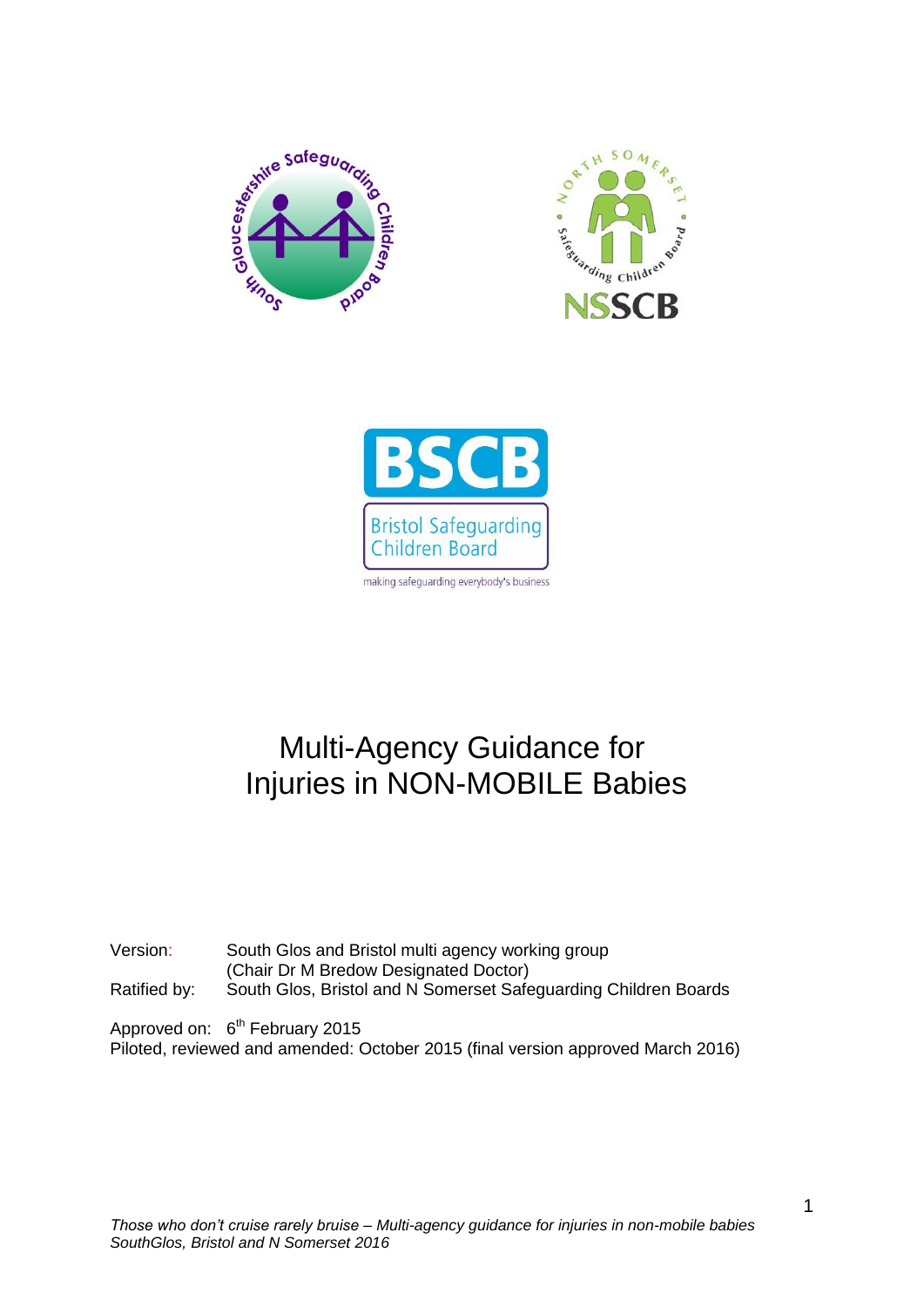**Of those children born in the 2 large maternity units in Bristol (approx 11,000 births per year) up to 4 will suffer serious injury such as abusive head trauma every year.**

## 1. **AIM OF GUIDANCE**

The aim of this Guidance is to ensure that professionals in all agencies:

- 1. are aware that even minor injuries could be a pointer to serious abuse in non-mobile babies
- 2. know that such injuries, however plausible, must routinely lead to multi-agency information sharing
- 3. know how to refer such a baby for a medical opinion
- 4. know whom to contact for safeguarding purposes.

# *2.* **TERMINOLOGY**

**Baby:** a young and/or developmentally immature child. This Guidance uses the term 'baby' rather than 'infant' (an infant is defined as a baby less than 12 months of age) to recognise that some babies over 12 months will not be independently mobile eg disabled babies.

**Injury:** injuries such as bruises, fractures, burns/scalds, eye injuries eg sub-conjunctival haemorrhages (bleeding into white of the eye), /corneal abrasions, bleeding from the nose or mouth, bumps to the head. Scratches may be self-inflicted by babies and professionals can use their judgement or discuss with a senior as to whether the child needs to be examined by a paediatrician or not.

**Mobile:** a baby who can crawl, pull to stand, 'cruise' around furniture, or is toddling.

**Non-mobile:** babies who cannot do any of the above. Babies who can roll are classed as **non-mobile** for the purposes of this document. Professionals must use their judgement regarding babies who can sit independently but cannot crawl, depending on severity of the injury and its plausibility.

#### **MIU** : Minor Injuries Unit

**USING PROFESSIONAL JUDGEMENT: This document is written on the understanding that professionals are allowed to use their professional judgement and common sense. Professional judgement is based on your experience, training and role. However, it is important to remember that non-accidental injuries often occur in the same body areas as accidental ones, and professionals are often seduced by plausible explanations. Professional judgement may for example mean allowing a family to take a well baby with a plausible minor injury home from a busy surgery or emergency department before the doctor is able to make checks through social care, but advising the family that they will be called within 24hrs once checks have been made. Social care and police checks are just as important a part of the safeguarding net around the child as the medical examination, and the 2 should take place together, in parallel, to allow professionals to make a risk analysis together.**

**Even senior, experienced professionals would be advised to discuss cases with peers or senior colleagues if deciding not to follow the guidance. Such colleagues could be your line manager, your safeguarding lead, or a consultant community paediatrician. Reasons for such decisions must be clearly documented. Professionals not working in Health should ALWAYS discuss an injury in a non-mobile baby with a Healthcare professional asap.**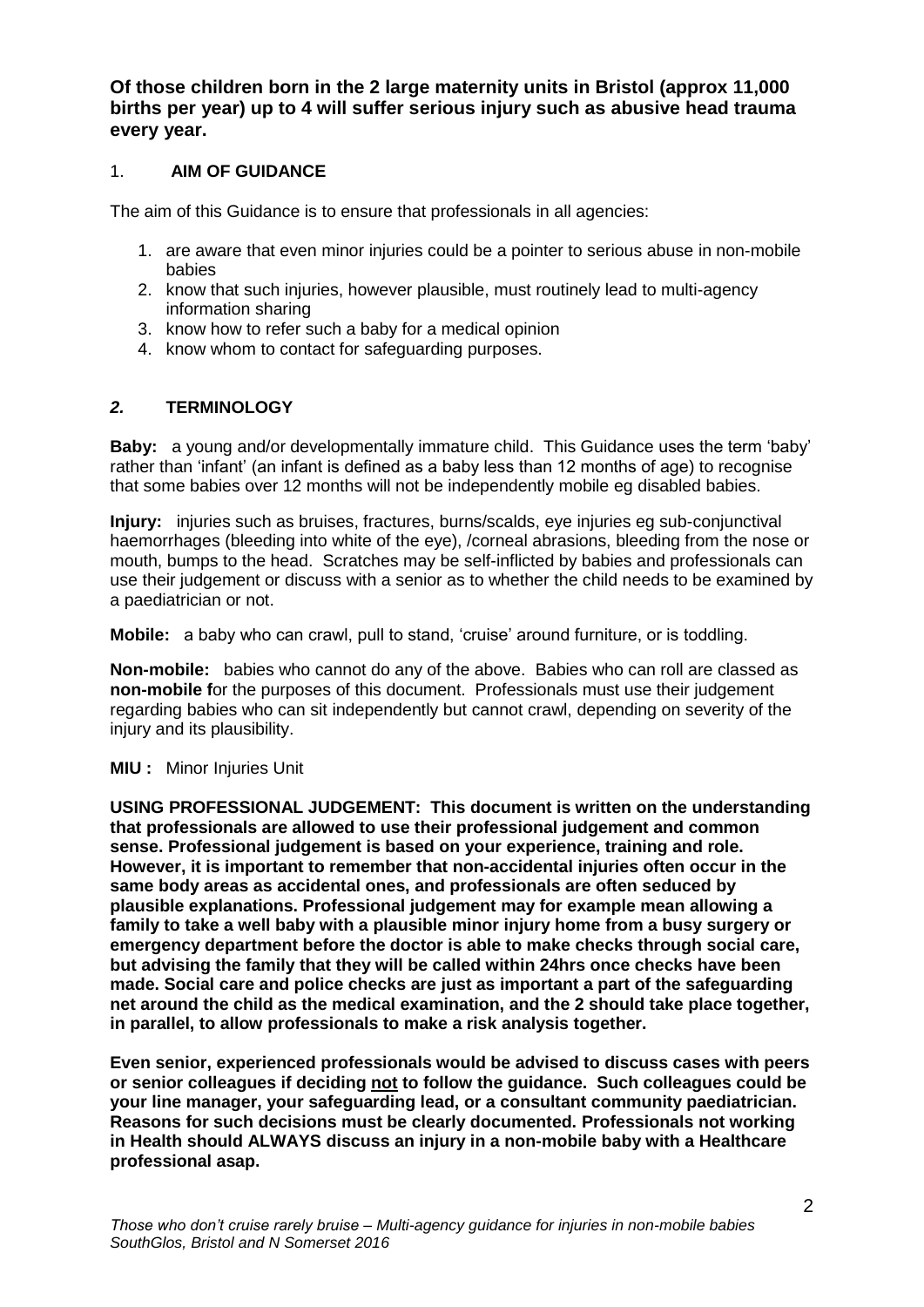# **3. RESEARCH FINDINGS**

- Bruising in a baby who has no independent mobility is very uncommon less than 1% of non-mobile babies will have bruises. It may be an indicator of a serious medical condition or physical abuse.
- Accidental bruising occurs in approximately 17% of babies who are cruising (1 to 5 bruises).
- Severe child abuse is 6 times more common in babies aged under 1 year than in older children.
- Infant deaths from non-accidental injuries often have a history of minor injuries prior to hospital admission
- Oronasal bleeding (bleeding from the nose and/or mouth) in infants has been proposed as a marker of child abuse and requires investigation by a paediatrician
- Abusive Head Trauma (AHT) previously described as Shaken Baby Syndrome is a relatively common cause of childhood neuro-trauma with an estimated incidence of 14-40 cases per 100,000 children under the age of 1 year; 15-23% of these babies die within hours or days after the incident. Of those who survive AHT, one third are severely disabled; one third are moderately disabled; one third have mild or no lasting symptoms.

**Infants under the age of one are more at risk of being killed at the hands of another person (usually a carer) than any other age group of child in England and Wales. Non-mobile babies cannot cause injuries to themselves and therefore must be considered at significant risk of abuse. Multi-agency information sharing allows for sensible, informed judgements regarding the child's safety to be made.**

# **4. BENIGN SKIN MARKS**

This Guidance refers only to injuries. Where it is believed a skin mark could be a birth mark or similar benign medical skin condition, professionals should be encouraged to use their judgement. Midwives/ Health Visitors/ GPs should check for and record any birthmarks, or injuries that have occurred as a result of the birth itself, including recording in Parent Held Record (Red Book) so other professionals can see this (with parental permission). If any doubt exists about the nature of a skin mark, the baby's parents / carers should be requested to seek a medical opinion from their GP. Photographic documentation is very helpful.

## **5. ASSESSMENT (Professionals may wish to use Best Evidence Safeguarding Tool to aid assessment – "BEST" - see Appendix)**

In **ALL CASES** of observed injury an explanation should be sought, and the explanation(s) recorded. Arrangements must be made for non-mobile babies to be fully examined. It is imperative that the professional does **not** suggest to the parent/carer how the injury occurred.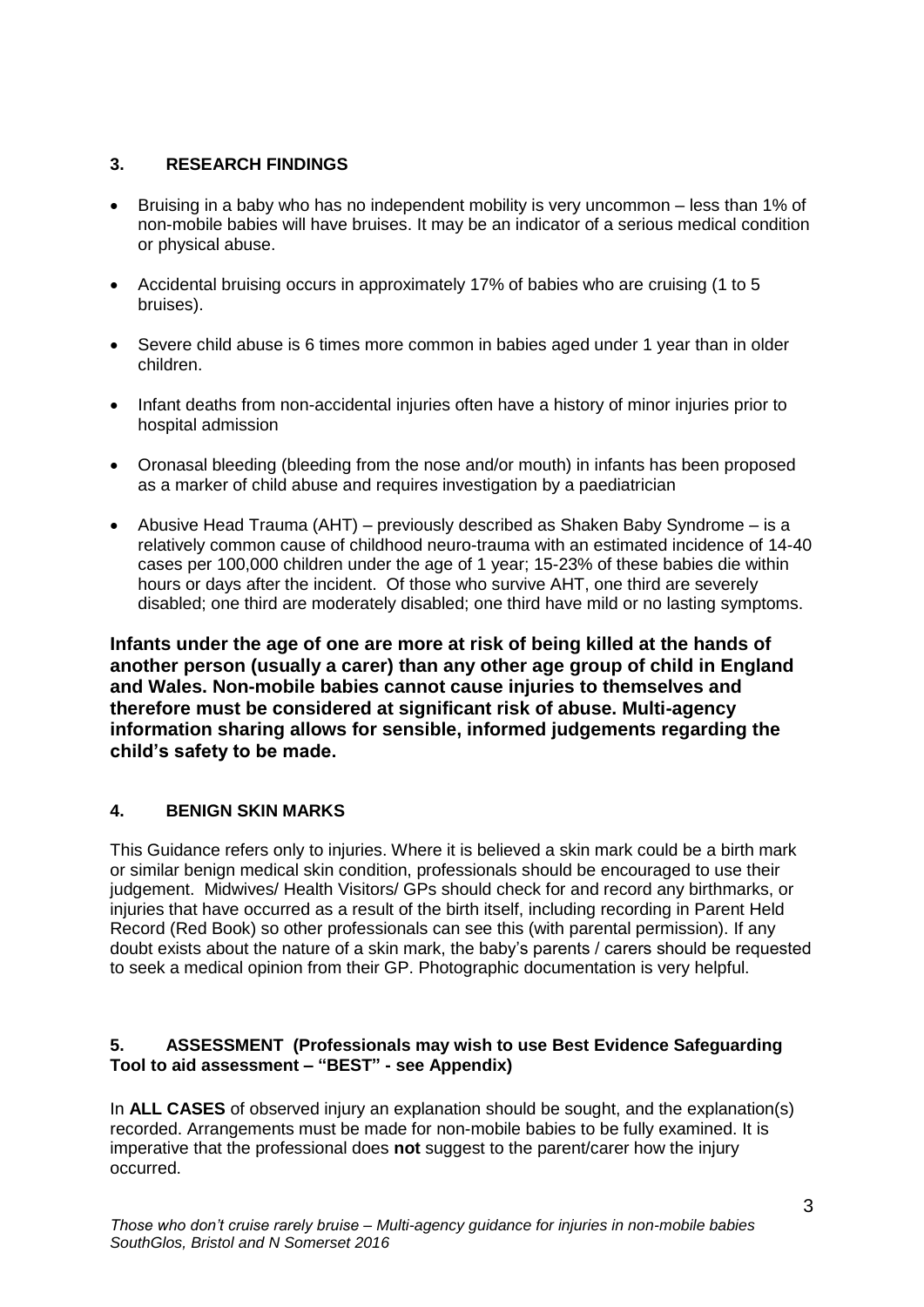Any explanation for the injury should be critically considered within the context of:

- **The nature and site of the injury**
- **The baby's developmental abilities**
- **The family and social circumstances including current safety of sibs/other children**

It is fundamental that the assessment of the family & social circumstances, including the analysis and decision making, is documented. Particular attention should be paid to whether the reported **mechanism is inconsistent with the injury and to any abnormal behaviour of the child or family**.

**All those living within the family home, and partners who do not live there but participate in the child's care, must be considered as part of the assessment.**

## **1. MOBILE BABIES PRESENTING WITH AN INJURY**

Babies who are pulling to stand/cruising/crawling/toddling are more prone to accidental injuries. These may present to Primary Care or other agencies eg nurseries/child minders. Where a professional has assessed that a *paediatric* examination is *not* required for a mobile baby, consideration should still be given as to whether it is felt the baby has suffered or is at risk of suffering significant harm. Use of the University Hospitals Bristol Best Evidence Safeguarding Tool (Appendix) is recommended to assess safeguarding issues for such injuries. Discussion with the on-call community paediatrician and/or Social Care should be considered. An assessment by GP or other health care professional may be appropriate. Follow normal safeguarding procedures ("Working Together" and South West Child Protection Procedures).

#### **7. NON-MOBILE BABIES PRESENTING WITH AN INJURY**

Due to the significant risk of abusive injury in a non-mobile baby **ALL non-mobile babies with an injury** should be referred to a Hospital or Community Paediatrician, or Emergency Department (ED) with trained paediatric staff, even if there is a plausible explanation. If the injury seems minor (eg small bruise in a baby who is otherwise well), the professional can contact the on-call Consultant Community Paediatrician the same day (via BRI switchboard 0117 9230000) to discuss the case rather than send the child immediately to the ED. Usually examination will be arranged for the same day/within 24 hours. Any other non-mobile baby with an injury should be seen without delay at the Children's Hospital Emergency Department, including those with bleeding from the nose, mouth and/or ear. If there is any uncertainty about the severity of the injury and where to refer it should be discussed with the on-call community paediatrician. Paramedics/first responders may have useful information about home conditions and paediatricians should consider obtaining information from them.

Where a non-mobile baby with an injury presents at an ED or Minor Injuries Unit (MIU) he/she must be seen by a doctor of at least registrar status or by a paediatrically trained nurse practitioner. If such staff are not working at the ED/MIU, the child must be referred to the Bristol Royal Hospital for Children or similar facility. After full examination and multiagency checks, the baby should be discussed with, or preferably reviewed by, a Consultant Paediatrician (Hospital/Community) or ED Consultant with Paediatric training.

Consultant Paediatricians (ED, Hospital, or Community) have the right to use their judgement when considering injuries in non-mobile babies, and in certain situations may deem it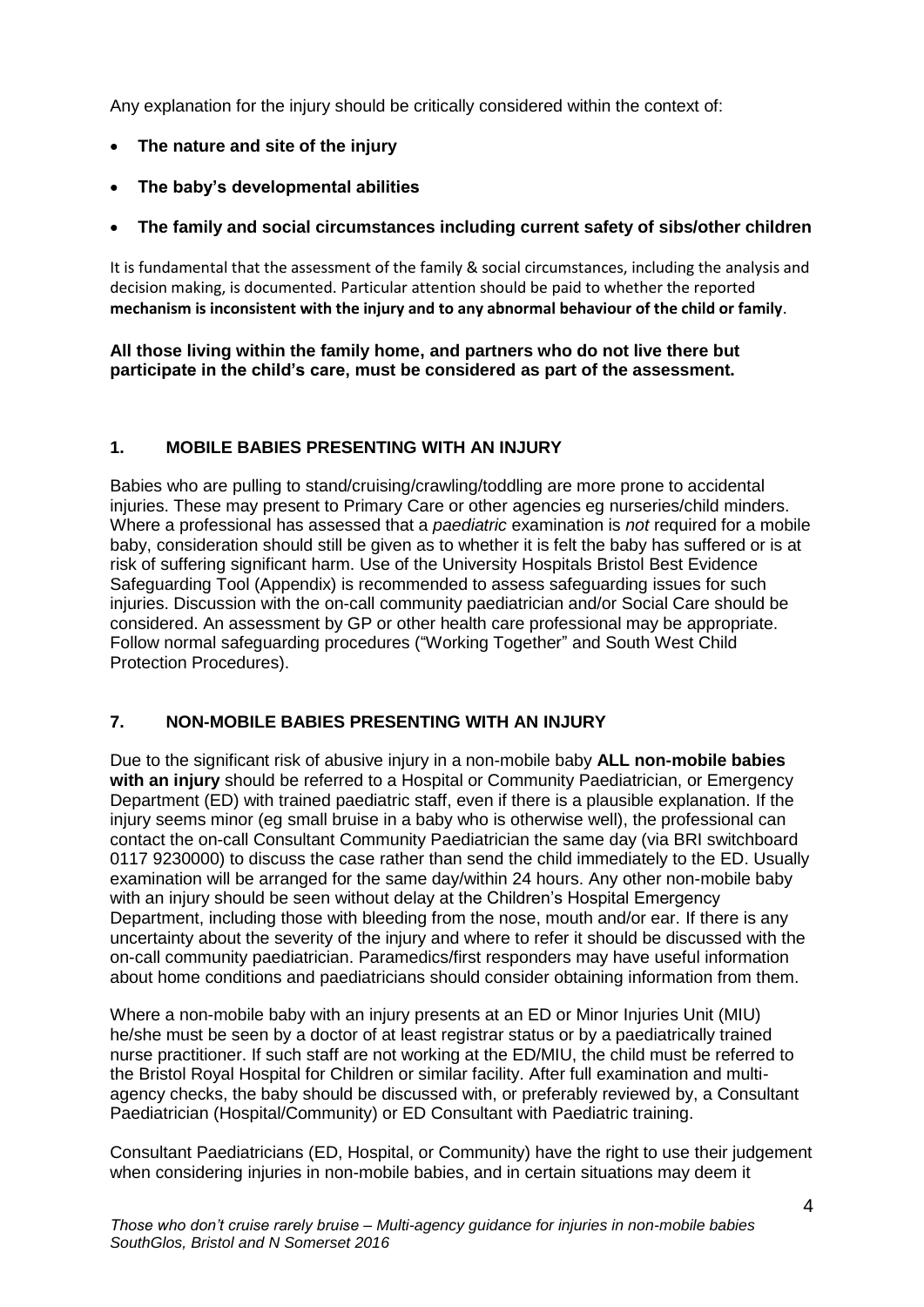unnecessary for a baby to be brought to hospital to be examined by a paediatrician. In such instances, the reasons must be clearly documented (e.g minor injury witnessed by a professional, or GP considers mark is most likely a Mongolian Blue Spot and will review). Risk analysis including multi-agency checks should still be considered.

# **Repeated minor injuries in non-mobile babies are extremely concerning.**

# **8. MAKING A REFERAL TO THE PAEDIATRIC SERVICE AND SOCIAL CARE**

Where the professional has identified that a referral should be made to the Emergency Department or Community Paediatrician, the baby's parent / carer should be informed that a person with parental responsibility will be required to attend with their baby or at the very least give consent for a medical examination to take place. The professional should give to the ED or Paediatrician the name and date of birth of the baby, and contact details of parent/carer so they can be contacted if they do not arrive. The professional should discuss with the parent/carer how they will get to hospital (arranging an ambulance if necessary) and should ALWAYS contact the hospital the next working day to confirm that the baby has attended.

**Where the baby is KNOWN to Social Care** the professional should always contact the allocated Social Worker to make him / her aware of events and discuss any actions taken or required.

**Where the baby is NOT KNOWN to Social Care but the professional deems the baby to be at risk of significant harm** a referral to Social Care should be made following the South West Child Protection Procedures. Professionals should contact their line manager urgently if they require advice/guidance in following this process.

**If the baby is NOT MOBILE AND NOT KNOWN to Social Care** the parent/carer should be informed that all non-mobile babies with any injury require a medical examination and are discussed with Social Care. If the injury seems minor (eg a small bruise in a baby who is otherwise well), the professional can contact the on-call consultant community paediatrician (via BRI switchboard 0117 9230000) to arrange an examination (usually the same day). In all other cases the professional should refer the child to the nearest Emergency Department with a paediatric service (usually the Bristol Royal Hospital for Children). If uncertain where to refer, or if baby has presented at a Walk in Centre / MIU, discuss with consultant community paediatrician on call.

The professional must contact First Response/Access and Response Team ART/Emergency Duty Team to:

- Request a check of relevant carers by Social Care. In cases of injury to **non-mobile babies**, Social Care (not the referrer) will contact Police to check carers, since police may be the only agency to hold relevant information re violent crime or abuse.
- make Social Care aware of events and discuss any action required.
- Inform Social Care where the child has been sent for an examination so that Social Care can share relevant information with that clinician.

Dates of birth of all children and parents/carers should be available when calling Social Care if possible. The safety of sibs/other children must be considered.

The professional may negotiate with hospital staff that they contact Social Care once the baby is seen, if more appropriate. In most cases however, the referring professional will be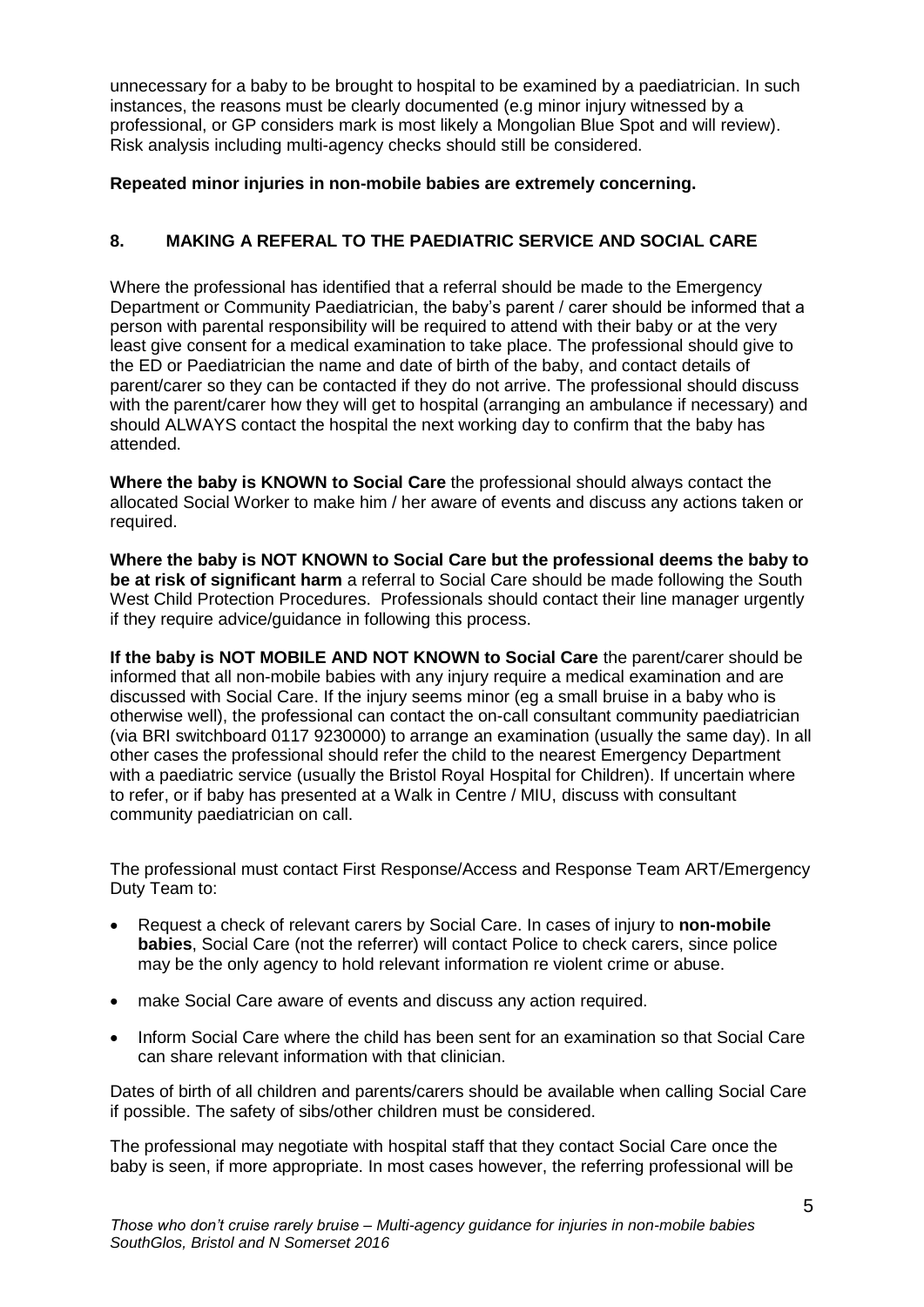best informed and should make the call to First Response/Access and Response Team ART/Social Care/Emergency Duty Team, quoting that they are following the "injuries in nonmobile babies" guidance.

- Social care should inform the referrer and Paediatrician of the outcome of checks. If the baby/family is known to Social Care or Police the Social Worker must ensure the Paediatrician is aware of all relevant information, including historical concerns.
- **Daytime Social Care must handover to EDT before 5pm** unless multi-agency discussions (including with Health) have been completed and the baby is discharged.

Hospital must inform Primary Care (GP/HV/midwife).

A strategy discussion between Social Care, Police and Health may take place. The Social Worker may wish to attend the examination.

**It is only necessary for one person with parental responsibility to give consent for examination.** In a situation where all persons with parental responsibility **refuse consent** for a non-mobile baby with an injury to be medically examined, (or an injury in a mobile baby which concerns a professional) the professional should discuss the matter with their line manager as a matter of priority. The line manager should contact the Consultant Community Paediatrician on call (via BRI switchboard 0117 9230000) to establish whether a medical examination is definitely required. **If an examination is deemed necessary, Social Care's immediate involvement is essential and a referral should be made by the attending professional.**

#### **9. THE MEDICAL EXAMINATION**

The Paediatrician should take into account the developmental capabilities of the baby and all information provided when the cause of the injury is being assessed.

#### **Accidental Cause**

- If the cause of the injury is felt to be accidental, the Paediatrician should still ensure that families of non-mobile babies are checked via Access and Response Team ART/ First Response/Social Care/EDT who will liaise with police. If it is then judged that the baby has been abused/neglected, or is at risk of significant harm, a referral to Social Care should be made in accordance with the South West Child Protection Procedures.
- If after multi-agency checks it is judged that the injury is accidental but the baby already has an allocated Social Worker (SW), the Paediatrician must ensure that the SW is informed in writing of the outcome of the medical examination.
- The Paediatrician must inform the referring professional and Primary Care (and other professionals as appropriate) of the outcome of the medical examination and of any support/safeguarding intervention being taken. This can be done via discharge summary.

#### **Possible Non-Accidental Cause**

- Take steps to immediately safeguard the baby according to South West Child Protection Procedures.
- Where the baby is unknown to Social Care a referral should be made immediately.
- Discuss with the Social Worker the outcome of the medical examination and any followup action required. Both should be clear about what actions are to be taken and who is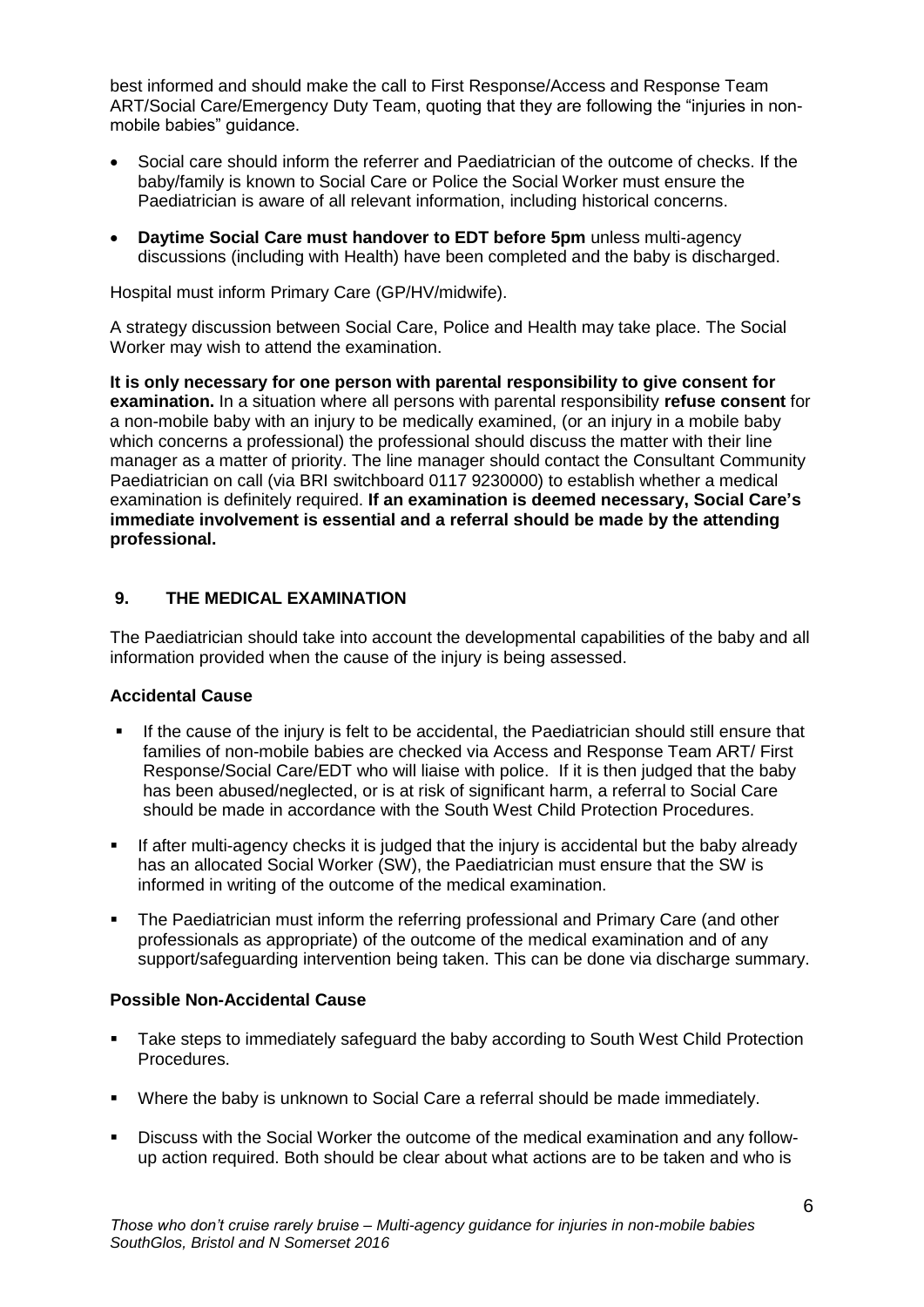responsible for implementing these actions. Consider supervision of parent/carer on ward.

- Social Worker or Health Professional must report to the Police without delay where there is concern about a child's welfare which constitutes or may constitute a criminal offence against a child. This is to protect the baby and any other children from risk of serious harm.
- Inform the referring professional of the outcome and of any action being taken.
- Nursing staff in the hospital must inform and update the Safeguarding Children Named Nurse/Team who can then aid liaison with relevant professionals.
- Record discussions and outcomes in the medical notes. Add an appropriate note in Parent Held Record (Red Book).
- Disagreement between professionals regarding the safety of a child must be resolved using the relevant Safeguarding Board's Resolution of Professional Differences/ Escalation Policy (held on LSCB websites).

#### **RELATED POLICIES, PROCEDURES AND GUIDANCE**

- SW Child Protection Procedures <http://www.online-procedures.co.uk/swcpp/>
- Working Together 2013 Signs and symptoms of possible child abuse Bruising
- NSPCC information leaflet <http://www.nspcc.org.uk/search/?query=core%20info>
- Cardiff Child Protection Systematic Reviews <http://www.core-info.cardiff.ac.uk/>

#### **RESEARCH:**

- 1. Maguire S, Mann MK, Sibert J, Kemp A. Are there patterns of bruising in childhood which are diagnostic or suggestive of abuse? *Archives of Disease in Childhood* 2005;**90**:182-6
- 2. Maguire S. Bruising as an indicator of child abuse: when should I be concerned? Paediatrics and Child Health 2008;18(12):545-9
- 3. Kemp A, Maguire S, Nuttall D, Collins P, Dunstan F. Bruising in children who are assessed for suspected physical abuse. *Arch Dis Child* 2014;99:108-113
- 4. McIntosh N, Mok JY, Margerison A Epidemiology of oronasal hemorrhage in the first 2 years of life: implications for child protection. *Pediatrics* 2007; **120**(5):1074-8
- 5. Shantini Paranjothy, David Fone, Mala Mann, Frank Dunstan, Emma Evans, Alun Tomkinson, Jonathan Sibert and Alison Kemp. The incidence and aetiology of epistaxis in infants a population based study. ADC online  $8<sup>th</sup>$  January 2009
- 6. Shreiti Agrawal et al. Prevalence of Retinal Haemorrhages in Critically Ill Children. Pediatrics 2012; **129**;e 1388
- 7. T. Sieswerda Hoogendocrn et al. European Journal of Pediatrics 2012. Abuse Head Trauma. **171**:415-423
- 8. Maguire S, et al. Archives of Disease in Childhood 2009. Which clinical features distinguish inflicted from non-inflicted brain injury? A systematic Review: **94**: 860-867

**Thanks and acknowledgement to Dr Andrea Warlow and Western Bay PPP subgroup, Neath and Port Talbot Safeguarding Board, for permission to adapt their Minor Injuries in Babies Policy.**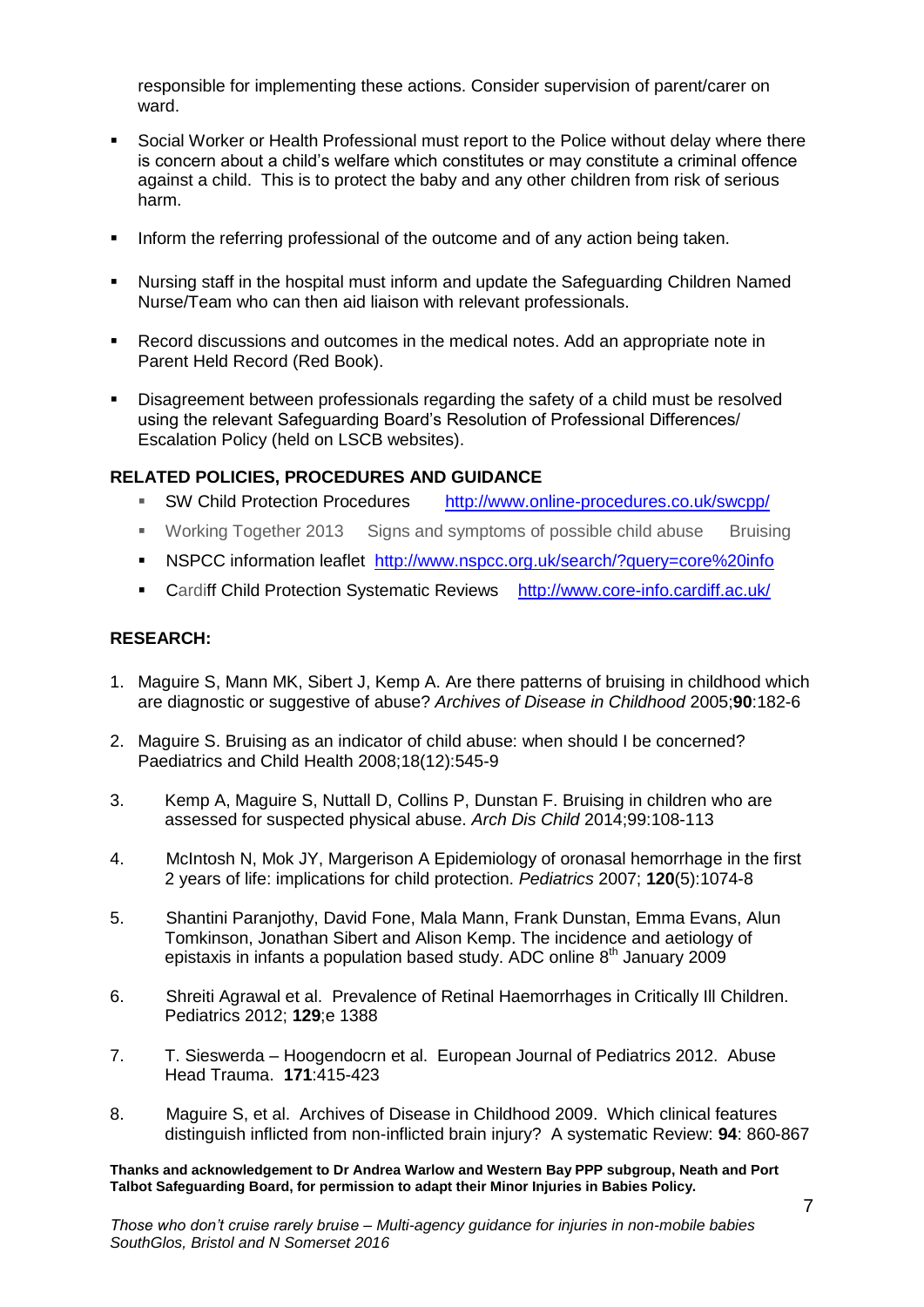

*Those who don't cruise rarely bruise – Multi-agency guidance for injuries in non-mobile babies SouthGlos, Bristol and N Somerset 2016*

# **Flow chart for injuries in babies**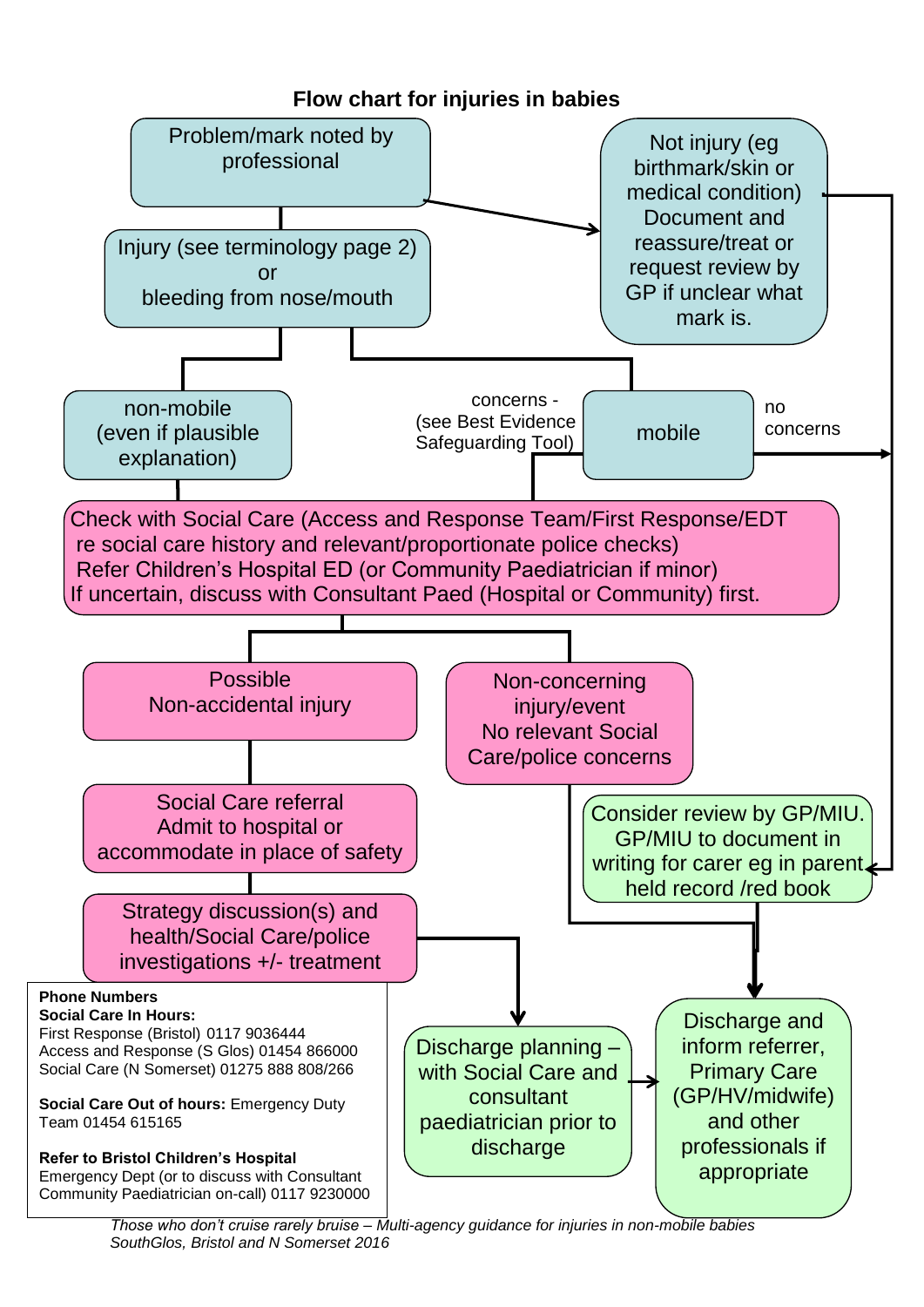